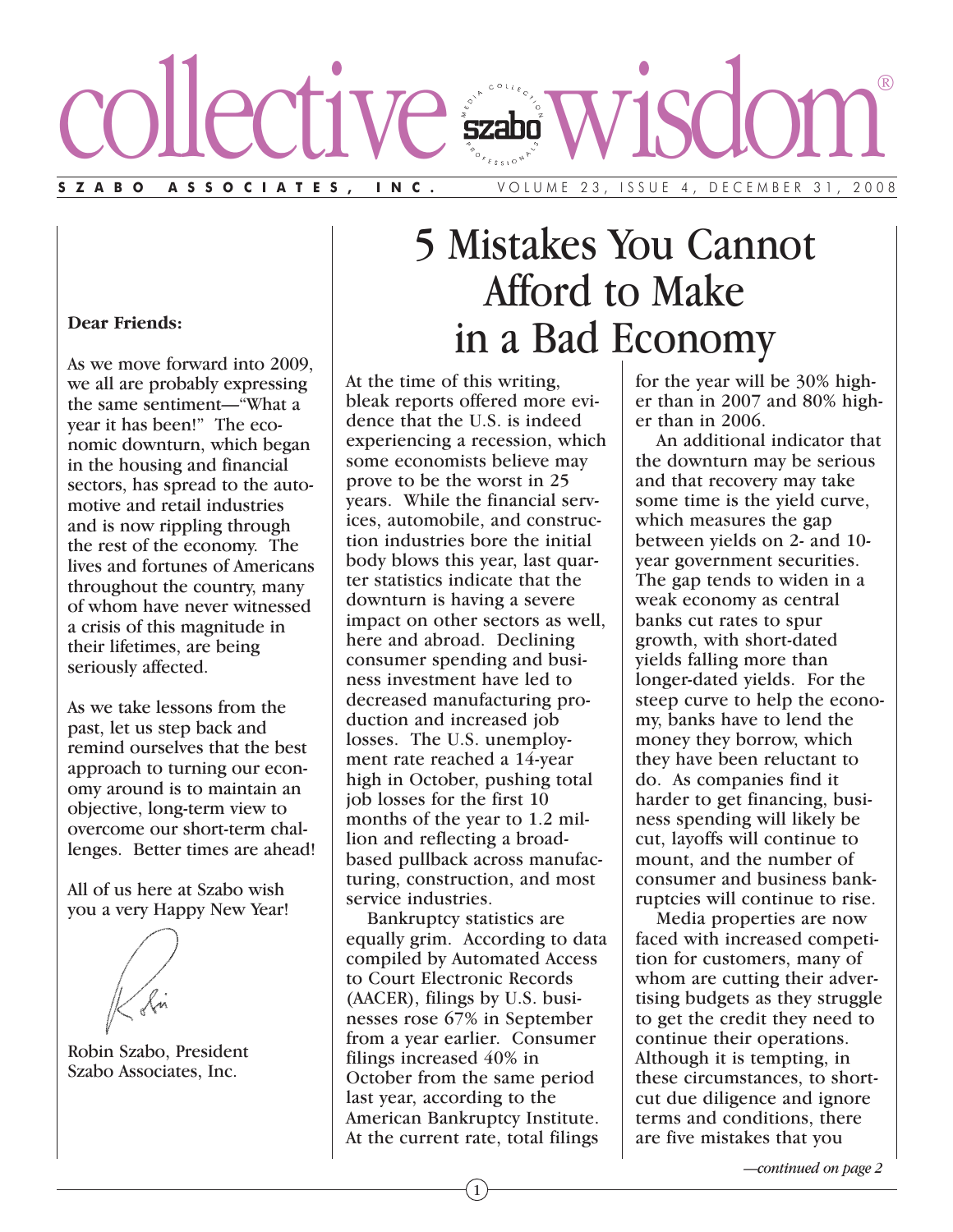# *5 Mistakes —*

*—continued from page 1*

simply cannot afford to make:

## **1. Failure to re-examine policies and procedures.**

In good times, it is wise to periodically review your company's policies and procedures. In bad times, it is critical, for two reasons. The first is that the objectives that provide the framework for detailed policies and procedures may need to be "rethought" in order to successfully accommodate changes in your organization and changes in the marketplace. Overall policy objectives should address the balancing act between credit extension and collection requirements. While one organization may choose to balance a somewhat liberal credit extension policy with conservative collection operations, another may choose to have a tighter credit extension policy, lessening the need for strict collection procedures. Some organizations try to strike an equal balance between the two. Each of these choices is viable, assuming it is deemed the best choice for your organization to effectively optimize sales, minimize past-due receivables, minimize bad debt losses, and contain costs while maintaining effectiveness and efficiency.

The second reason is that policy review provides the opportunity to ensure that credit managers and sales managers are "on the same page." A bad economy can magnify some of the age-old conflicts between sales and credit. Including both departments in the review process allows all involved to discuss

perceived shortcomings of the existing policy and to "sign off" on any changes. Without policy review in bad economic times, organizations can easily "disconnect," using practices that seem most expedient from an individual or departmental standpoint, but which run counter to written policy and procedures.

#### **2. Failure to collect pastdue money on current customers.**

Pressure to bring in revenue in a downturn can motivate company management to let sales drive business, without due consideration to credit and collections. We know that many media properties are continuing to do business with delinquent customers on a cash-in-advance basis while letting past-due amounts "ride" with no charge-backs to sales on uncollected amounts.

This unfortunate practice is akin to letting money fly in through the front door while allowing it to fly out through the rear door. It is understandable that management wants to do all it can to bring in revenue each month; however, allowing customers to ignore terms of payment sends the message that you may relax on enforcement of those terms when times get better. Additionally, this practice is a game of diminishing returns since the cost of maintaining past-due amounts continually diminishes their value, and the price of replacing the value of amounts that are written off is four to one.

A better idea is to negotiate with the customer to establish a reasonable payment schedule for the overdue amount while collecting payment-in-advance for new advertising. By using a "principled" or "win-win" approach to negotiating as opposed to a "positional" or

"win-lose" approach, you should be able to reach a favorable arrangement while maintaining a good relationship with the customer. What differentiates principled negotiation from positional negotiation more than anything else is its focus on determining, understanding, and addressing the underlying interests or concerns of the other party. In the current economic environment, perhaps the customer has been unable to get adequate financing to maintain operations and inventory, or the decrease in consumer spending has caused a dramatic drop in sales. By asking the debtor questions and expressing sincere concern, you will likely learn whether the problem is relatively short-term or long-term, and what you can reasonably ask the customer to do under the circumstances.

Because it is a collaborative process, the debtor/customer should come away from the table feeling respect for your firmness and flexibility, and feeling respected because of your fairness and interest in his situation. Aside from the obvious benefit of collecting money that is past-due, this approach carries the additional benefit of maintaining a business relationship that will be free of misunderstanding and false assumptions in future dealings in better economic times. (For more detailed information on negotiation strategy and techniques, see *Collective Wisdom*, December 2005.)

#### **3. Failure to use the "C's" to determine creditworthiness.**

Given the events of the past year, we cannot help but wonder if the meaning and impor-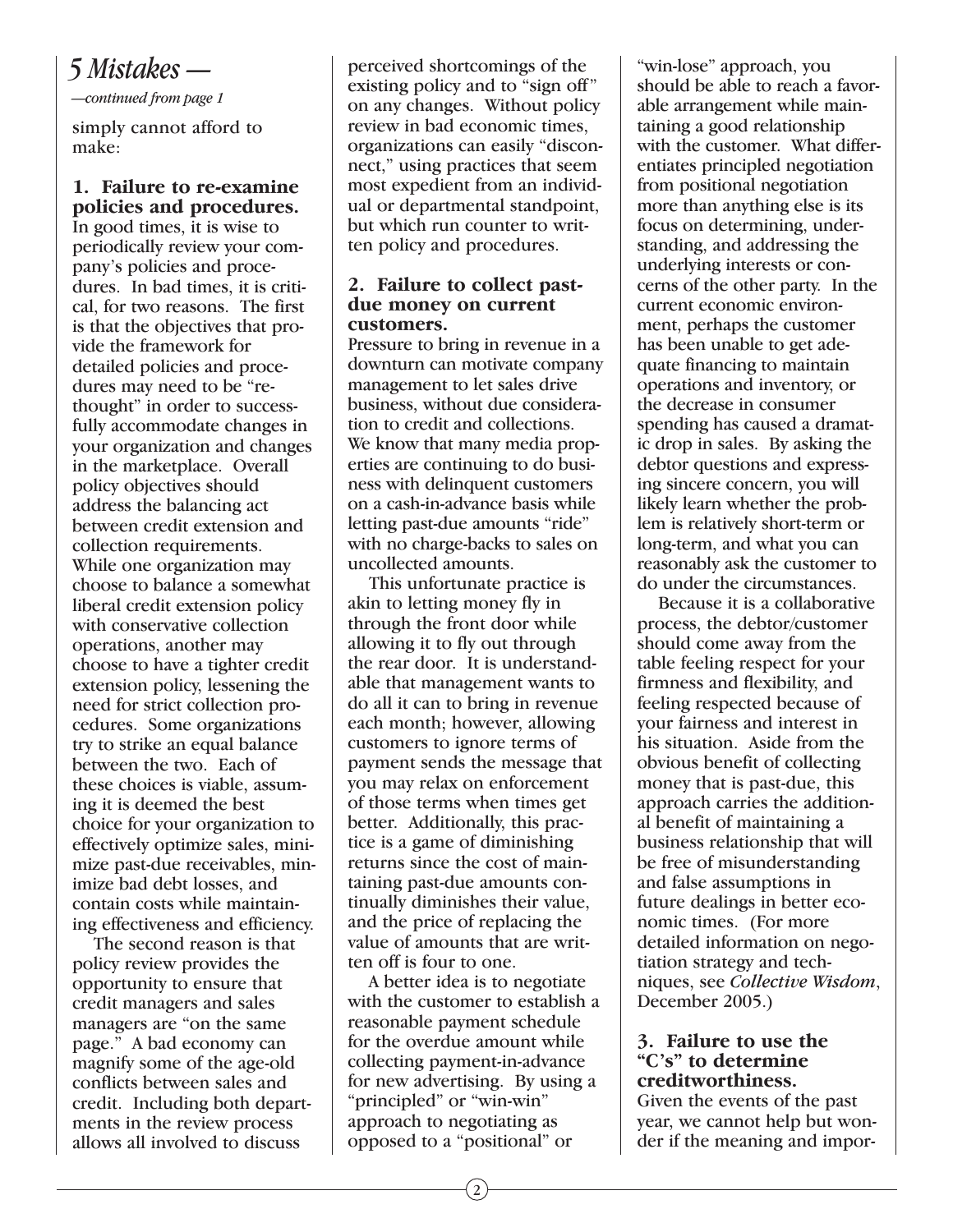tance of the five "C's," long an integral part of every credit grantor's lexicon, have become lost in certain industries and agencies. Had character, capacity, capital, conditions, and collateral driven the individual and collective behavior of participants in this year's financial meltdown, perhaps we would not be suffering such heavy consequences.

In practice among credit grantors, the usual order of importance of these factors is collateral (assets to secure the debt), capacity (sufficient cash flow to service the debt), capital (ability to raise additional money through asset financing or selling), conditions (of the customer and the overall economy), and character. Of course, in the media industry, collateral does not apply. The remaining four do apply, however, and should always be given serious consideration.

In our experience, for the media industry, character should assume the number one position as the most

important consideration in credit extension (see *Collective Wisdom*, June 1987). Character, in the credit granting context, is simply the probability that a customer will try to honor his obligations, which can best be determined by the prospect's payment history. If a customer experiencing cash flow problems due to a troubled economy has integrity, chances are that he will make every effort to cooperate with respectful efforts to collect on his past-due account.

#### **4. Failure to monitor companies and industries for signs of distress.**

By the last quarter of the year, economic woes had spread across virtually all sectors of the economy and to all areas of the country. The U.S. Labor Department reported job losses in most sectors, with gains in only health care and government. Personal consumption spending, which accounts for 70% of gross domestic product, fell at a 3.1% annual rate in the third quarter of 2008, the worst

3



"About that 'Smart Sales Strategies in Tough Times' seminar you were considering, Boss . . . I think it may be overdue."

decline since 1980. American consumers, constrained by debt and tight credit, are now no longer able to buy the goods and services they became accustomed to buying in the past.

At this time, credit managers should closely monitor all industries through financial magazines, newspapers, and financial websites. Additionally, individual companies should be carefully watched for signs of distress, and frequent meetings among staff members should be held to share information. Any change in payment habits or advertising frequency can be an early sign that a company is in trouble. We all have witnessed businesses that have suddenly closed their doors, leaving customers and creditors with little recourse for unmet contractual obligations.

### **5. Failure to acknowledge the "perishability" of pastdue accounts.**

The statistics on personal and business bankruptcy filings in the past year have been sobering to credit managers, who have long recognized the correlation between the number of bankruptcies and the degree of difficulty in recovery or liquidation of bad debt.

When your customers are struggling to keep their businesses going, it may seem unwise or perhaps callous to insist on strict adherence to your terms of payment. On the other hand, customers expect you to honor your side of the agreement, and it is unfair for them to expect your company to lose money by failing to pay on time. Receivables allowed to age from date of invoice to 90 days have about a 70% chance of being